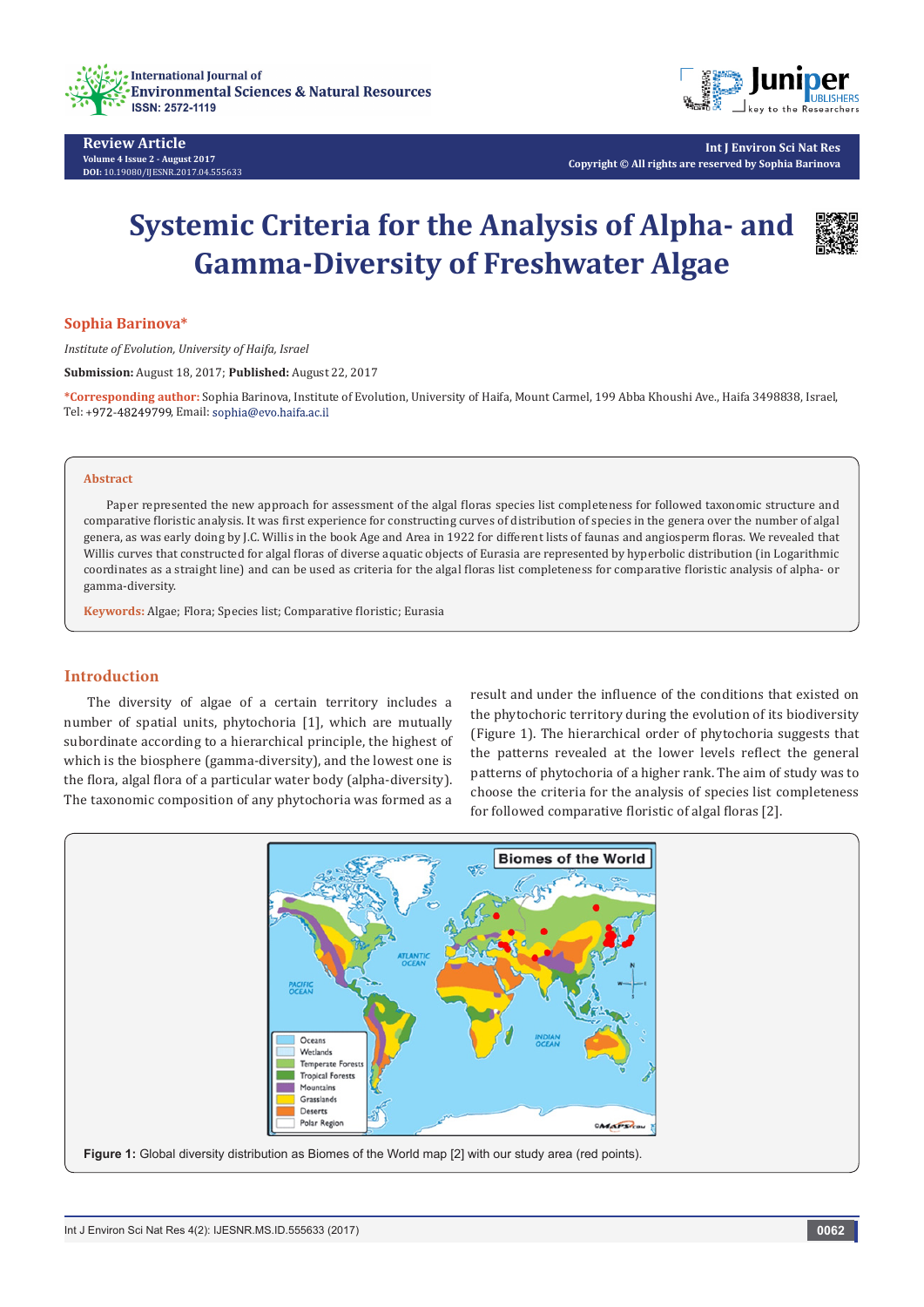## **Methods**

For a hierarchical diversity of algae, in our opinion, the following sequence is possible:

i. Community (species in the sample); community at a river or lake station (a collection of species in samples from a particular station);

ii. Community of a section of a river or a section of its basin (set of species in samples from stations of a particular section of the river), alpha-diversity;

iii. Flora of a small river (a set of species in samples from the stations of the river and its basin), alpha-diversity;

iv. Flora of the river basin (a set of species in samples from river and small river basins of its basin), alpha-diversity;

v. Flora of a large territory, administrative unit or landscape-economic site (a set of species in samples from water bodies of this territory), gamma-diversity;

vi. Flora of phytochoria (a set of species found on the territory homogeneous in the climatic relation), gammadiversity;

vii. Flora of the biosphere.

Studies of algal flora (alpha-diversity) that can be determine as a set of species and as a system of interacting and conjugate evolving species populations [3] begin with an assessment of the available species composition. The first action before starting the analysis of algal flora as its constituent species list is the determination of the quality of the available set of species.

That is, it is necessary to understand whether the species composition that is obtained as a result of field research and taxonomic identification is sufficiently representative for the flora of the territory. It is usually assumed that a list of algae that has been collected for several years, including all-season sampling, is suitable for floristic analysis. However, the sufficiency criteria for the analysis of the available species composition are not yet available, except that at subsequent observations in the slides new taxa do not appear.

Algal floras develop over tens and hundreds of years, so a one-moment sampling results may not be sufficient for an adequate assessment. From this point of view, the greatest interest is represented by algal flora, studied for ten or more years, especially if the observation was conducted from the time of the formation, when it is possible to trace in detail and in a complex manner the process of development of algal flora of a new water body. The above definition of the flora shows its systemic character [4]. It is based on the systemic nature of the flora. We tried to find the criteria for sufficiency of the list of species for analysis. The first step in this way was to check the identified species composition of algae for completeness.

# **Analysis of Algal Species Lists Data in the Diverse Aquatic Habitats**

In other words, it was necessary to establish whether the algae list constituted a system. The criterion of systemic nature of species list for algal floristic studies suggests of compliance with the law of Willis [5-7]. J.C. Willis show of his research results in outstanding book Age and Area [8,9] where he established the low: in well-studied flora and fauna, the distribution of the number of species according to the number of genera is regular and graphically expressed as a hyperbola (in Logarithmic coordinates - straight line). He said: "It is clear that this type of distribution of the genera by the number of their contained species is a perfectly general phenomenon. There are no exceptions", and demonstrated it in his picture of "Mixed curves" on page 237. We are tried to implement in first the Willis law to the algal floras of diverse water bodies and regions [5, 7,10].

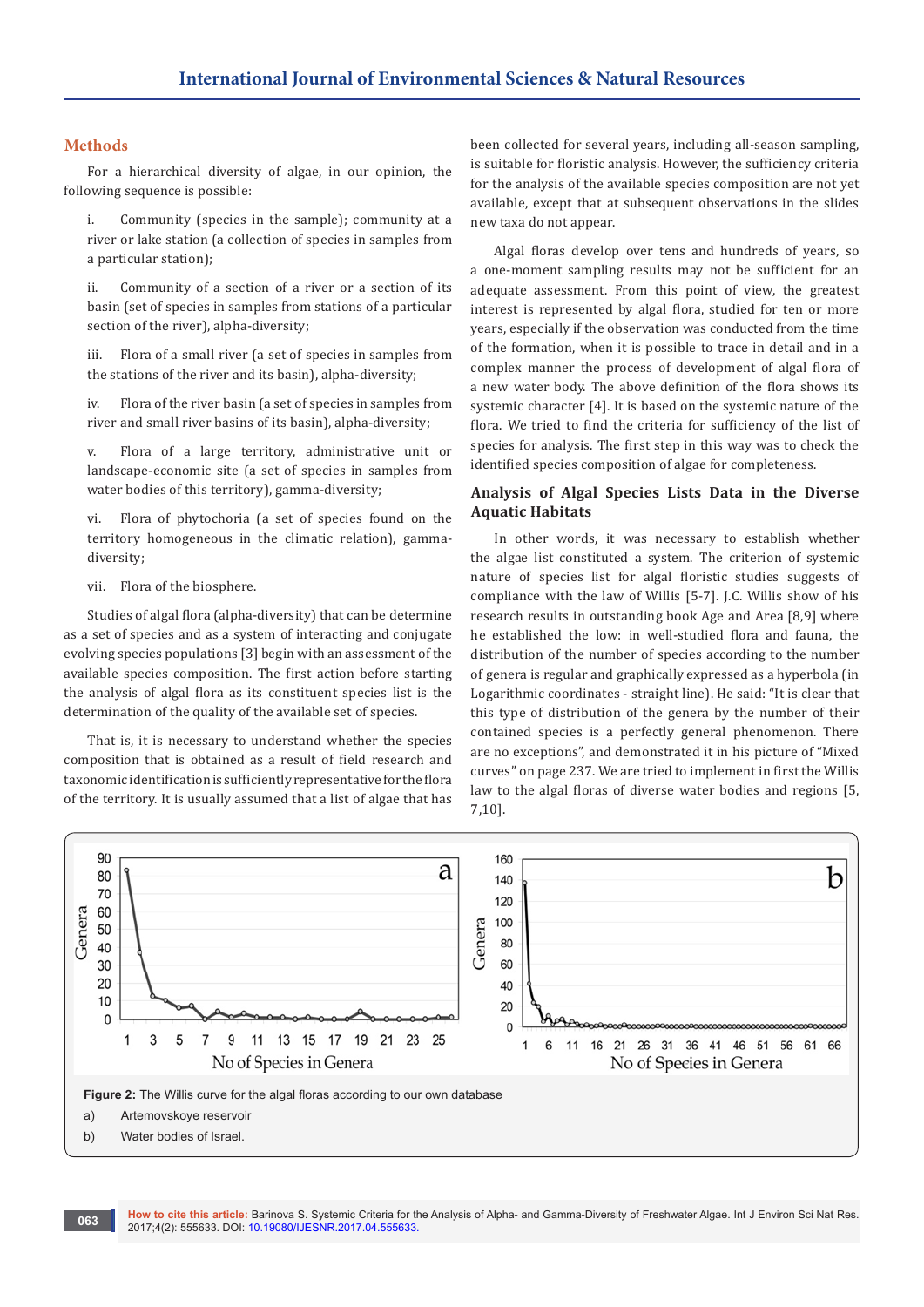As can be seen in Figure 2, the well-studied algal flora of the Artemovskoye reservoir is completely subject to the distribution of Willis, and, consequently, constitutes a system that can be analyzed from the standpoint of system analysis, characterizing the qualitative parameters (taxonomic composition, species richness), structural indicators such as species diversity, and its dynamics. The same we can see in Figure 1b where the Willis curve also close to hyperbolic and therefore algal flora of Israel can be analyzed as a system. The algal flora of the Artemovskoye reservoir is a fairly well-studied flora, its species composition is almost close to saturation, since it was monitored monthly for 14 years. Such well-studied algal flora on the territory of Eurasia is rather rare. Usually it is a reservoir for drinking purposes. Most often, water bodies or territories are subjected to a study of the species composition for a short period of time, three to five years, and therefore, even if one tries to select the largest species composition possible, the completeness of the list is not achieved.

An important point in floristic research is the holding of all-season sampling, which is also not always achieved, and therefore some of the species spectrum of the flora is certainly beyond the scope of the study. Usually, specialists of various specialties and with different purposes carry out determination of the species composition of algae in a water body. This aspect in research also leaves an imprint on the quality of the sample of floral composition. If collections and species definitions are conducted for taxonomic purposes, then most often the greatest attention is paid to specific taxa or group of taxa under study, and the rest of the species composition is not fully selected or ignored. If the goal of the work is hydrobiological then the definitions are usually conducted to higher taxa than the species, attention is paid to mass species, the species composition is ectopically heterogeneously chosen.

There is one more aspect in working with the species composition of algae - the thoroughness of defined species in the sample. To achieve maximum results in determining the species composition of the flora, it is necessary to apply all possible methods of collection and processing of the sample, allowing us to choose the maximum species richness. In addition, it is necessary to repeatedly microscope the samples from the sample to reach a state where no new species appear. In all these cases, the result of the expert's work is the list of algal flora species, but to this day, there have not been formed sufficiently objective methods to determine the suitability of the identified list for adequate floristic and comparative floristic analyzes.

When dealing with a specific species list, a specialist cannot always determine whether a foreign list is suitable for comparison with the algal flora obtained based on his own study. In our opinion, it is possible to objectify such an assessment with the help of the dependence of Willis, whose work on the well-studied species composition of the algae of the

Artemovskoye reservoir was demonstrated above. We tried to collect heterogeneous, differently defined and published species lists, attracted lists from our personal work and works in coauthorship. Algal flora for comparative analysis of the Willis criteria conformity was taken from either specific water bodies or watercourses and for systems of water bodies or territories where water bodies of different basins are located, such as, for example, some protected areas [11-31].

Each used list of species was previously taxonomically unified taking into account modern concepts of taxonomy and taxonomy of the species in it. Based on unified lists, a database was compiled and graphical dependencies of the distribution of the number of species of each algal flora by the number of genera were constructed, that is, the dependences of Willis for algal floras were constructed. Figures 3 & 4 show that the dependence of Willis in a general form is observed for all the lists shown. This is a result of the reflection of the specifics of microalgae of continental waters - they are single-celled microscopic organisms with high rates of reproduction and therefore practically any, sufficiently large number of samples studied gives an adequate Willis distribution. However, on the graphs constructed by us, we can distinguish a number of exactly hyperbolic ones, and the others, where the curve does not have a smooth fall. Let us consider, in which cases.



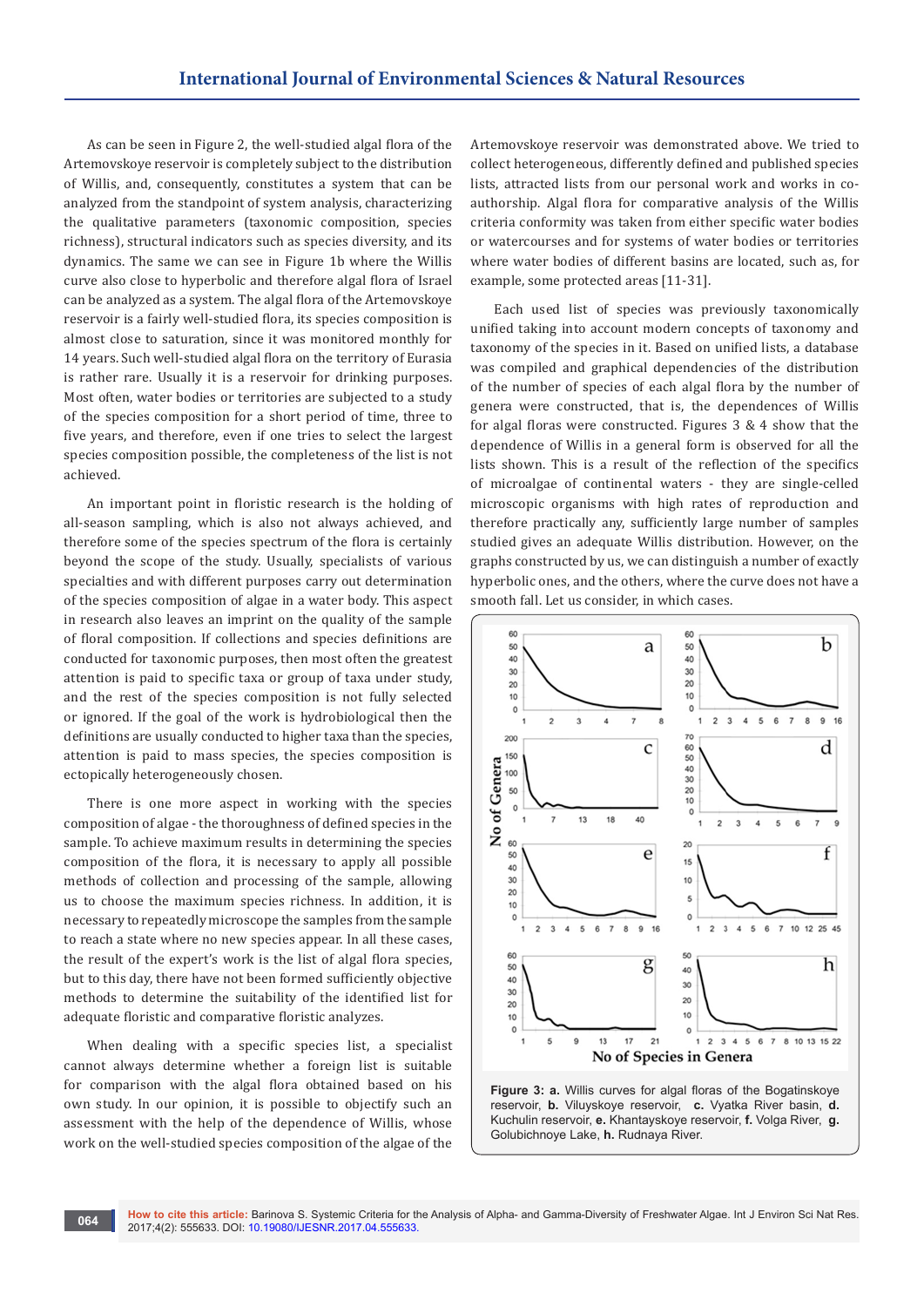

The smooth dependence of Willis is observed in such wellstudied algae floras as in the Bogatinskoye and Kuchulinskoye reservoirs of the Primorye district of Russian Far East, and Vilyuiskoye reservoir in Yakutia. This is all the "man-made" lakes-reservoirs created by man for certain purposes, more often - drinking, and therefore attracting special attention to algologists for water quality monitors purposes. Their floras have been studied for dozens of years with a regular selection of samples in all seasons, with special attention paid to phytoplankton, qualitative studies and quantitative samples were studied with sedimentogravimetric method, which also revealed nanoplanktonic species of algae.

Another group on the study of algal floras can be identified on the basis of graphs from the Figures 3 & 4 with a more or less bent curve, but not having a smooth dip as hyperblolic. These are the floras of most of the studied reservoirs, watercourses or territories: the Golubichnoye, Khantaiskoye reservoirs and Issyk-Kul Lake, Rudnaya, Frolovka, and Amur rivers, and territorial freshwater algal floras - Vyatka, Upper Ussuriysky Station, and Kunashir Kurile Island. For each of these algal floras there are reasons for the unevenness of the Willis curve. Flora of algae of the Upper Ussuriysky Station, Kunashir Kurile Island, rivers Amur and Frolovka - sporadic collections during the summer season only. For algal floras of the Issyk-Kul Lake and Khantayskoye reservoir - a study for hydrobiological purposes.

The territory of the Ussuriysky Natural Reserve was expanded in the last year of research and the list included species from a little-studied territory as well.

In the basin of the Vyatka River were studied not only freshwater, but also terrestrial habitats. The Rudnaya River is a watercourse that is under the strong anthropogenic influence of the discharges of the industrial complex, and discharges are periodically accidental, therefore changes in the composition of the algal flora at different times during a long period of research are noticeable. The last group can be made up of curves that differ considerably from the hyperbola. Distributions for lists of algae from the Paramushir and Iturup Kurile Islands - are compiled on the basis of one-time sampling in one season. Species composition of plankton of the Volga River is defined, although on the basis of repeated voyages along the river, but on samples of plankton collected on membrane filters only. In such a large river, to a fairly planktonic species, which form the main part of the species list, a fair amount of torn off attached and raised from the bottom of forms from fouling and benthos is mixed. They cannot be considered as living in the water column, that is, they do not constitute a system of planktonic ecotype. However, these species cannot represent the submerged ecotopes also because it is accidentally finding. As a result, full algal flora is not represented in the studied list.





Last examples of the Willis curve constructing are shown on the Figure 5. We extracted these four algal floras because its species lists are very large, about thousand taxa [32-36]. Can be seen, that Willis curves constructed for large floras are most similar to hyperbolic such as demonstrated for the South-Tajik Depression algal flora distribution trend line (Figure 5d). Based on the results of the analysis of the distribution of the number of algal species by the number of genera for freshwater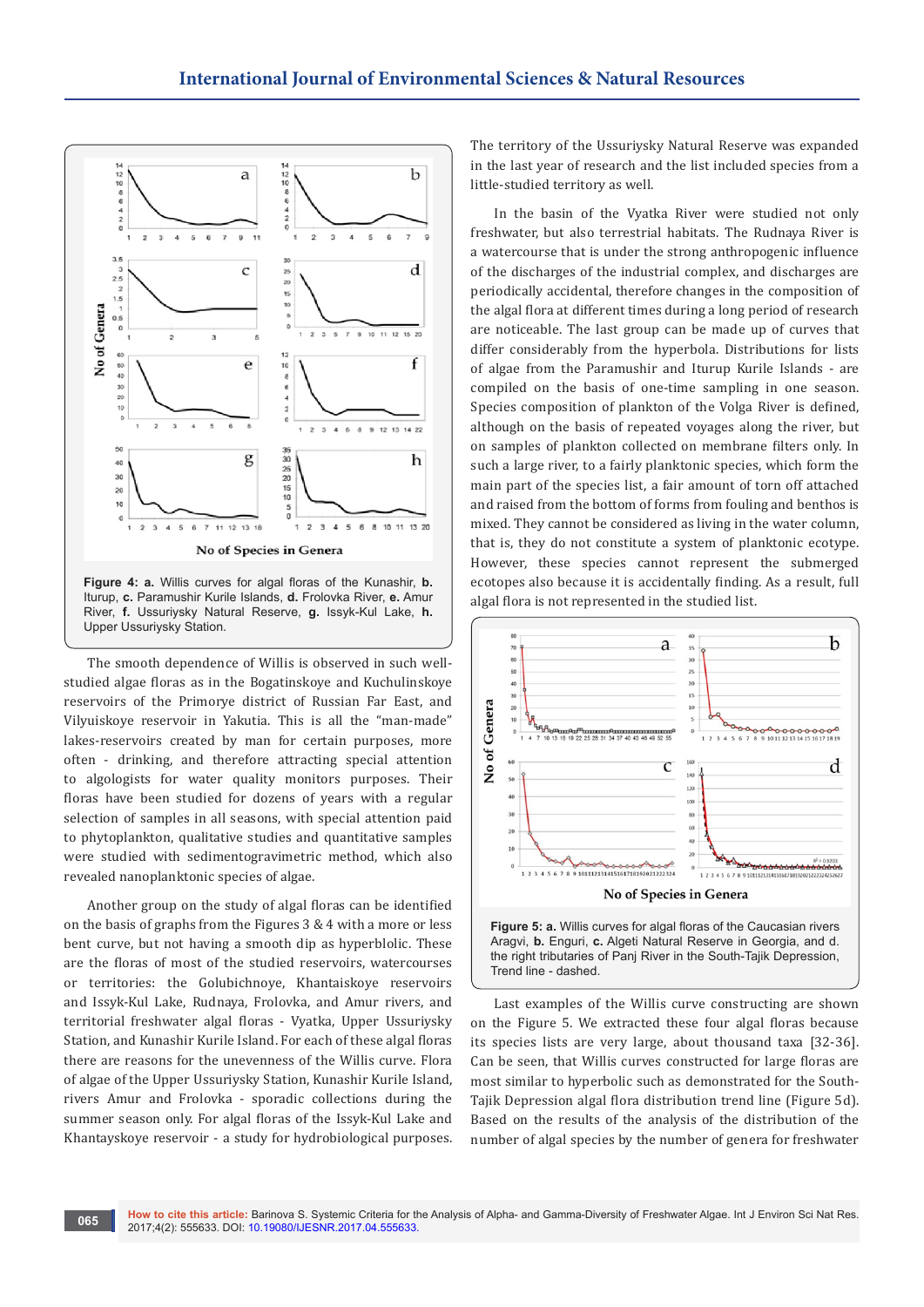algal floras, we can conclude that the Willis curve is a tool that objectively identifies the quality, uniformity and adequacy of the algal flora species composition and its suitability for floristic and comparative floristic analyzes.

## **Conclusion**

In conclusion should be noted, however, that the Willis curve is not, in our opinion, a criterion for floristic completeness of species composition [37]. Even in long-term studied algal floras, such as the algal flora of the Artemovskoye reservoir (14 years of monthly monitoring), the curve has deviations from the hyperbola, if the list included species from the mouths of inflowing tributaries and the spring. Thus, the compliance with the Willis criterion should be checked lists of taxa related either to one type of water body (alpha-diversity) or to a large area (gamma-diversity).

# **Acknowledgement**

This work has been partly supported by the Israeli Ministry of Absorption.

## **References**

- 1. [Takhtajan АL \(1978\) The Floristic Regions of the World. Leningrad](https://www.cabdirect.org/cabdirect/abstract/19810668908)  [Nauka, pp. 248.](https://www.cabdirect.org/cabdirect/abstract/19810668908)
- 2. [http://media.maps101.com/SUB/earth\\_science/B\\_World\\_biome.gif](http://media.maps101.com/SUB/earth_science/B_World_biome.gif)
- 3. Yurtsev BА (1982) Flora as natural system. Bulletin of Moscow Society of Naturalists Biological series, 87(4): 3-22.
- 4. Lyapunov АА (1972) What is the systematic approach to the study of real objects of complex nature. Systemresearch. Yearbook, Nauka, Moscow, Russia, p. 5-12.
- 5. Barinova SS, Anissimova OV (2004) Criteria of sufficiency of species diversity composition for the comparative floristic analysis in algae. In: Advances of comparative floristic analysis in Russia, AI Tolmachev's school contribution, VI workshop on comparative floristic analysis. Syktyvkar: Komi Republic, Institute of Biology Komi Sci. Center URO RAS, Russia, pp.180-185.
- 6. Barinova SS (1992) Sustainability of ecosystems. Aquatic ecosystems. Systemic approach. In: Assessment of Ecosystem Status and Sustainability. Institute of Nature Conservation Press, Moscow, Russia, pp. 92-101.
- 7. Barinova SS, Medvedeva LA, Anissimova OV (2006) Diversity of algal indicators in environmental assessment. Tel Aviv, Pilies Studio, Russia.
- 8. Willis JC (1922) Age and area. A study in geographical distribution and origin of species. Cambridge Univ press, UK, pp. 259.
- 9. Willis JC (1949) The birth and spread of plants. Boissiera 8: 1-561.
- 10. Barinova SS (2000) The methodical aspects of the biodiversity analysis of algae. In: SS Barinova, L.A. Medvedeva, O.V. Anisimova, Algae as indicators of environmental quality, Moscow: Institute of Nature Conservation Press, Russia, pp. 4-59.
- 11. Barinova SS (1990) Analysis of the algal flora of the Artemovskoye reservoir (Primorsky Krai). Cryptogamic research in the Far East. Vladivostok, Far East Branch of the Academy of Sciences of the USSR: 29-44.
- 12. Barinova SS, Sirotsky SE (1991) Biogeochemical and production characteristics of phytoplankton of the Amur River and reservoirs

of its subordinate system. Biogeochemical halos of the scattering of chemical elements in the ecosystems of the Far East. Vladivostok, FEB RAS: 123-145.

- 13. Vasilieva II, Remigailo PA (1982) Algae of the Viluyskoye Reservoir. Yakutsk, YFAS of the USSR, pp. 115.
- 14. Genkal SI (1992) Atlas of diatoms of plankton of the Volga River.: Gidrometeoizdat. Sanct-Petersburg, Russia, pp. 127.
- 15. Zhurkina VV, Kukharenko LА (1974) Dynamics of species composition of algae of plankton in the pond on the Bogataya River. Spore plants of the Soviet Far East. Vladivostok, FESC of the Academy of Sciences of the USSR p. 43-47.
- 16. Zhurkina VV, Kukharenko LА (1974) Freshwater diatoms of the Khasansky district of Primorsky Krai. Spore plants of the Soviet Far East. Vladivostok, FESC of the Academy of Sciences of the USSR, p. 17- 28.
- 17. Kukharenko LА (1974) Algae and higher water plants of the lake Karasye. Spore plants of the Soviet Far East. Vladivostok, FESC of the Academy of Sciences of the USSR, p. 36-42.
- 18. Kukharenko LА (1974) To the flora of algae and higher water plants of the lake Doritsine. Spore plants of the Soviet Far East. Vladivostok, FESC of the Academy of Sciences of the USSR, p. 29-35.
- 19. Kukharenko LА (1978) To the hydrobiological characteristics of the Kuchulin reservoir. Algae, mushrooms and mosses of the Far East. Vladivostok, FESC of the Academy of Sciences of the USSR, p. 3-26.
- 20. Kukharenko LА, Medvedeva LА (1981) Ecological and systematic analysis of the flora of diatoms of the Ussuri Reserve. Systematics, ecology and geography of spore plants of the Far East. Vladivostok, FESC of the USSR Academy of Sciences, Russia, p. 3-9.
- 21. Kukharenko LА, Medvedeva LА, Barinova SS (1984) Algae. Flora of the Verkhneussuriysky Station (southern Sikhote-Alin) Vladivostok, FESC of the USSR Academy of Sciences, Russia, p. 5-22.
- 22. Kukharenko, L.А., Medvedeva, L.А., Barinova, S.S., Batenok,I.N. (1986) Algae. Flora and vegetation of the Bolshekhekhtsirsky Reserve (Khabarovsk Territory). Vladivostok, FESC of the USSR Academy of Sciences, Russia, p. 13-29.
- 23. Medvedeva LА (1986а) Algal flora of the Serebryanka River basin (Primorsky Krai). Botanical Journal 71(5): 634-637.
- 24. Medvedeva LА (1986) Algal flora of the GolubichnoeLake (Sikhote-Alin Natural Reserve). Flora and systematics of spore plants in the Far East. Vladivostok, FESC of the USSR Academy of Sciences, Russia, p. 22-35.
- 25. Medvedeva LА (1987) Algal flora of the Solontsovskie lakes of the Sikhote-Alin Natural Reserve. Sikhote-Alinsky biospheric region: the background state of natural components. Vladivostok, Far East Branch of the Academy of Sciences of the USSR, Russia, p. 49-70.
- 26. Shtina EА (1997) Flora of algae of the Vyatka river basin. Kirov: Vyatka State Agricultural Academy Press p. 92 .
- 27. Barinova SS, Anissimova OV, Nevo E, Jarygin MM, Wasser SP (2004) Diversity and ecology of algae from Nahal Qishon, Northern Israel. Plant Biosystems 138(3): 145-259.
- 28. Barinova SS, Anissimova OV, Nevo E, Wasser SP (2005) Diversity and ecology of phytoplankton and periphyton of the Nahal Oren, Alon Natural Park, Northern Israel. Algological Studies 116: 169-197.
- 29. [Barinova SS, Tavassi M, Nevo E \(2006\) Algal indicator system of](http://www.tandfonline.com/doi/abs/10.1080/11263500500507593)  [environmental variables in the Hadera River basin, central Israel. Plant](http://www.tandfonline.com/doi/abs/10.1080/11263500500507593)  [Biosystems 140\(1\): 65-79.](http://www.tandfonline.com/doi/abs/10.1080/11263500500507593)
- 30. Barinova SS, Tavassi M, Nevo E (2006) Diversity and ecology of algae